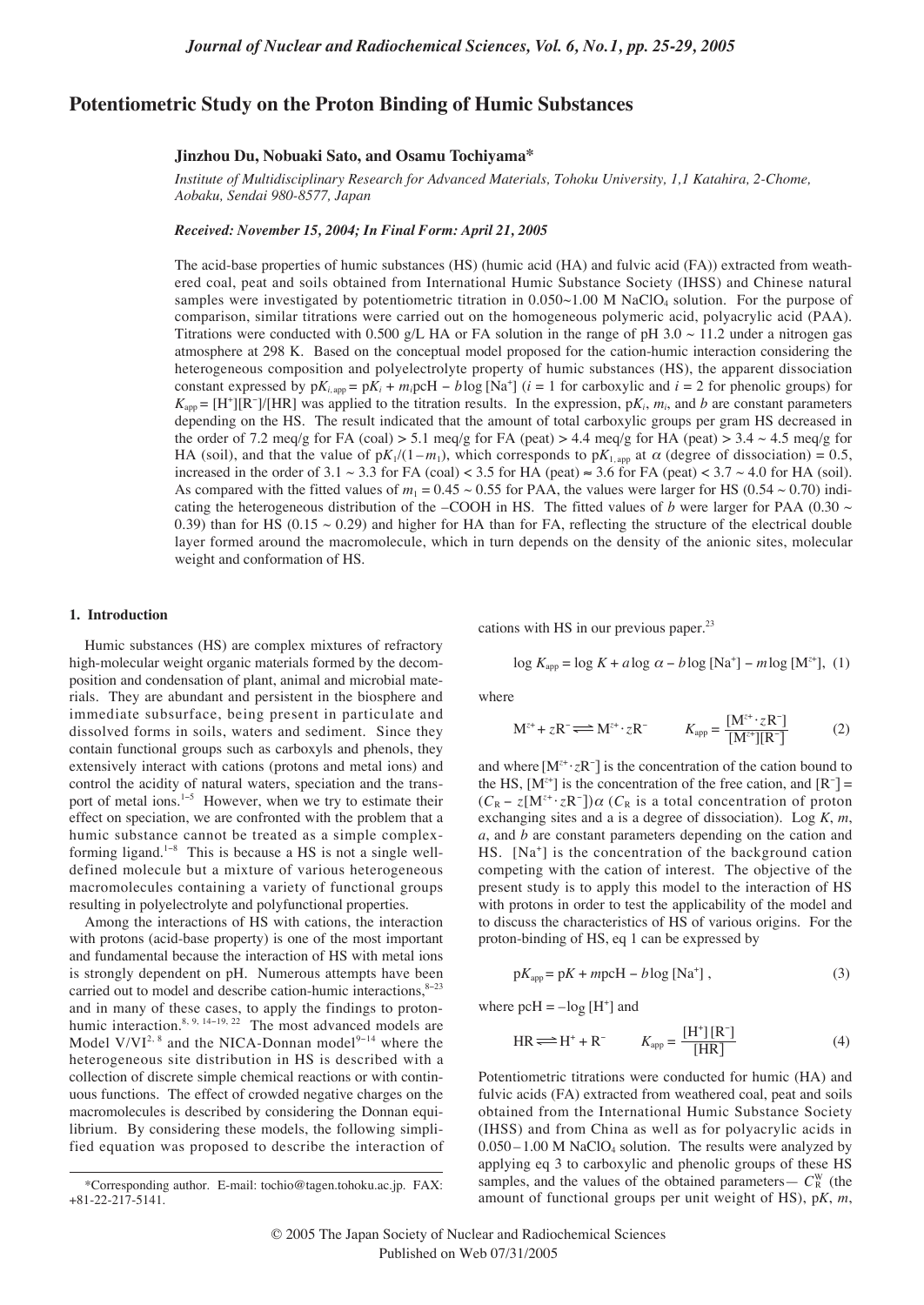and *b*—were discussed in view of the heterogeneity and other properties of HS of various origins.

#### **2. Experimental**

**Humic substances.** Three samples were purchased from the International Humic Substance Society (IHSS): humic acid extracted from soil (Cat. No.1 S102H), abbreviated as HA (soil, IHSS), and humic and fulvic acids extracted from peat (Cat. No.1 R107H and Cat. No.1 R107F), abb. as HA (peat, IHSS) and FA (peat, IHSS), respectively. Other samples were kindly provided by Dr. Tao Zuyi, Lanzhou University (P.R. China), which were extracted according to the IHSS procedure: fulvic acid extracted from coal (Gongxian, Henan province, P.R. China), abb. as FA(coal, Gongxian); and humic acids extracted from the soil of south of China (Daya Bay, Guangdong province, P.R. China) and from the soil of northeast of China (Helongjiang province, P.R. China), abb. as HA(soil, Daya Bay) and HA(soil, Helongjiang), respectively. All three were characterized elsewhere,<sup>24−26</sup> Polyacrylic acids (PAA, [–CH2CH(COOH)–]*n*) (MW = 2000, 5000 and 450000 Daltons, powder from Aldrich Chemical Co. and MW = 90000 Daltons, 25 wt% aqueous solution) from Polysciences were used as received.

**Potentiometric titration.** Potentiometric titration was conducted with an automatic titrator (COM-1500, HIRANUMA, Japan) equipped with 50-mL water-jacketed glass vessel at  $(298.2 \pm 0.1)$  K under a nitrogen atmosphere. A combination electrode (TOA Dempa, GST-5421C) was used for pcH measurement and its reference electrode was filled with 4.0 M NaCl (instead of KCl) to avoid precipitation of  $KClO<sub>4</sub>$  at the junction of the electrode and the solution. The calibration of the electrode for the conversion of the pH reading into pcH was conducted as described previously.<sup>27</sup> In the titration, the solution in the reaction vessel was bubbled with nitrogen gas that had been passed through a dilute NaOH solution and NaClO<sub>4</sub> solution in sequence. The CO<sub>2</sub>-free NaOH solution of 0.1044 mol/L was used as a titrant. De-ionized water (Milli-Q® Pureline, Yamato, Japan) was used to prepare the solution. The HS concentration of all the stock solution was 1000 mg/L. FA was directly dissolved in the solution. HA was first dissolved into dilute NaOH solution  $(\sim pH 11.5)$  and placed under a nitrogen atmosphere overnight. Then, an equal amount of HClO4 was added to this solution to compensate for the amount of previously added NaOH. Finally, de-ionized water was used to dilute the solution to reach a fixed volume.

#### **3. Results and Discussion**

**Proton dissociation of polyacrylic acid.** The potentiometric titration directly gives the relation of added amount of alkali (NaOH) and the resultant pH. This result can been reorganized to give the total concentration of dissociated functional groups [R<sup>-</sup>] as a function of [H<sup>+</sup>] for each titration point by using the following relation:

$$
[\mathbf{R}^{-}] = \frac{[\mathbf{H}^{+}] + C_{b}V_{b}/(V_{0} + V_{b}) - [\mathbf{O}\mathbf{H}^{-}]}{V_{0}/(V_{0} + V_{b})}
$$
(5)

where  $C_b$  and  $V_b$  are the concentration of NaOH and the volume of added titrant, respectively, and  $V_0$  is the initial volume before the titration. From this relation, the apparent dissociation constant is calculated as

$$
pK_{\rm app} = -\log \frac{[H^+][R^-]}{[HR]} = -\log \frac{[H^+][R^-]}{(C_{\rm R} - [R^-])}
$$
(6)

where  $C_R$  is the total concentration of proton-releasing sites. For HS and PAA,  $K_{app}$  is not a constant but a function of the

degree of dissociation ( $\alpha = [R^-]C_R$ ). According to our previously proposed model,  $pK_{app}$  is described by

$$
pK_{app} = pK + mpcH - b\log [Na^{+}],
$$
\n(7)

where  $p cH = -log[H^+]$  and  $pK$ , *m* and *b* are constant parameters for each PAA. pK is the  $pK_{app}$  at  $pcH = 0$  and  $[Na^+] = 1.0$ M. Chemically,  $pK/(1-m)$  is more meaningful since this value gives p $K_{\text{app}}$  (or pcH) at  $\alpha = 0.5$ . Using the p $K_{\text{app}}$  given above, the concentration of the dissociated carboxylate groups, [R<sup>−</sup> ], is given by the following equation:

$$
\text{[R$^-]=}C_{\text{R}}\alpha=\frac{C_{\text{R}}}{10^{\text{p}K_{\text{app}}-\text{p}cH}+1}=\frac{C_{\text{R}}}{10^{\text{p}K+(m-1)\text{p}cH-b\text{log [Na$^+]}+1}},\;\;(8)
$$

where  $C_R$  is also a constant parameter obtained from the titration result.

The titrations of different PAAs (MW from 2000k to 90000) were carried out with a concentration of 0.500 g/L in 0.040  $\sim$ 1.0 M NaClO<sub>4</sub> solution and  $0.025 \sim 1.0$  M NaCl solution. The results were reorganized to give the relation of [R<sup>−</sup> ] calculated by eq 5 versus pcH and were fitted to eq 8 by nonlinear leastsquares fittings, and the best set of the parameters p*K*, *m*, *b*, and  $C_R$  were obtained. The data (markers) and fitted curves (solid lines) for PAA of MW = 90000 in  $0.025 \sim 1.0$  M NaCl are shown in Figure 1, and the resultant parameters for various molecular weight PAAs are given in Table 1, where (R<sup>-</sup>) and  $C_R^W$  (expressed in meq/g-PAA) were converted from  $[R^-]$  and  $C_R$ . Note that the five solid lines in Figure 1 were calculated with one set of parameters for MW = 90000 listed in Table 1.



**Figure 1.** The application of the model to the proton dissociation of polyacrylic acid (MW = 90000) in 0.025, 0.040, 0.1, 0.40 and 1.00 M NaCl. Solid lines are drawn by using  $pK_{app} = pK + mpcH - blog [Na^{+}]$ with the parameters given in Table 1.

**TABLE 1: Apparent Acid Dissociation Constants p***K***app and Site Contents** *C***<sup>R</sup> <sup>W</sup> (meq/g PAA) of PAA Obtained by Fitting the Titration Data to the Equation,**  $pK_{app} = pK + mpcH$  **–** *b***log [Na+ ]**

|           | $C_{\rm R}^{\rm W}$ | $\frac{pK}{1-m}$   | m | $\boldsymbol{b}$                                                            | $C_{\rm R}^{\rm W}$ | $\frac{pK}{1-m}$ | $\mathfrak{m}$ | h |  |
|-----------|---------------------|--------------------|---|-----------------------------------------------------------------------------|---------------------|------------------|----------------|---|--|
| <b>MW</b> |                     | NaClO <sub>4</sub> |   |                                                                             | NaC1                |                  |                |   |  |
| 450k      |                     |                    |   | $13.8(2)$ 4.78(4) 0.55(1) 0.35(1) 13.7(1) 4.73(3) 0.53(1) 0.37(1)           |                     |                  |                |   |  |
| 90k       |                     |                    |   | $12.8(1)$ 4.85(4) 0.48(1) 0.36(1) 13.2(1) 4.78(2) 0.51(1) 0.39(1)           |                     |                  |                |   |  |
| 5k        |                     |                    |   | $11.7(1)$ 4.76(4) 0.46(1) 0.34(1) 12.0(1) 4.72(4) 0.47(1) 0.35(1)           |                     |                  |                |   |  |
| 2k        |                     |                    |   | $10.2(1)$ 4.74(4) $0.45(1)$ $0.30(1)$ $10.3(1)$ 4.67(5) $0.46(1)$ $0.33(1)$ |                     |                  |                |   |  |

The digits in the parentheses following numerical values represent the estimated standard deviation  $(\sigma)$  of those values in terms of the final listed digits.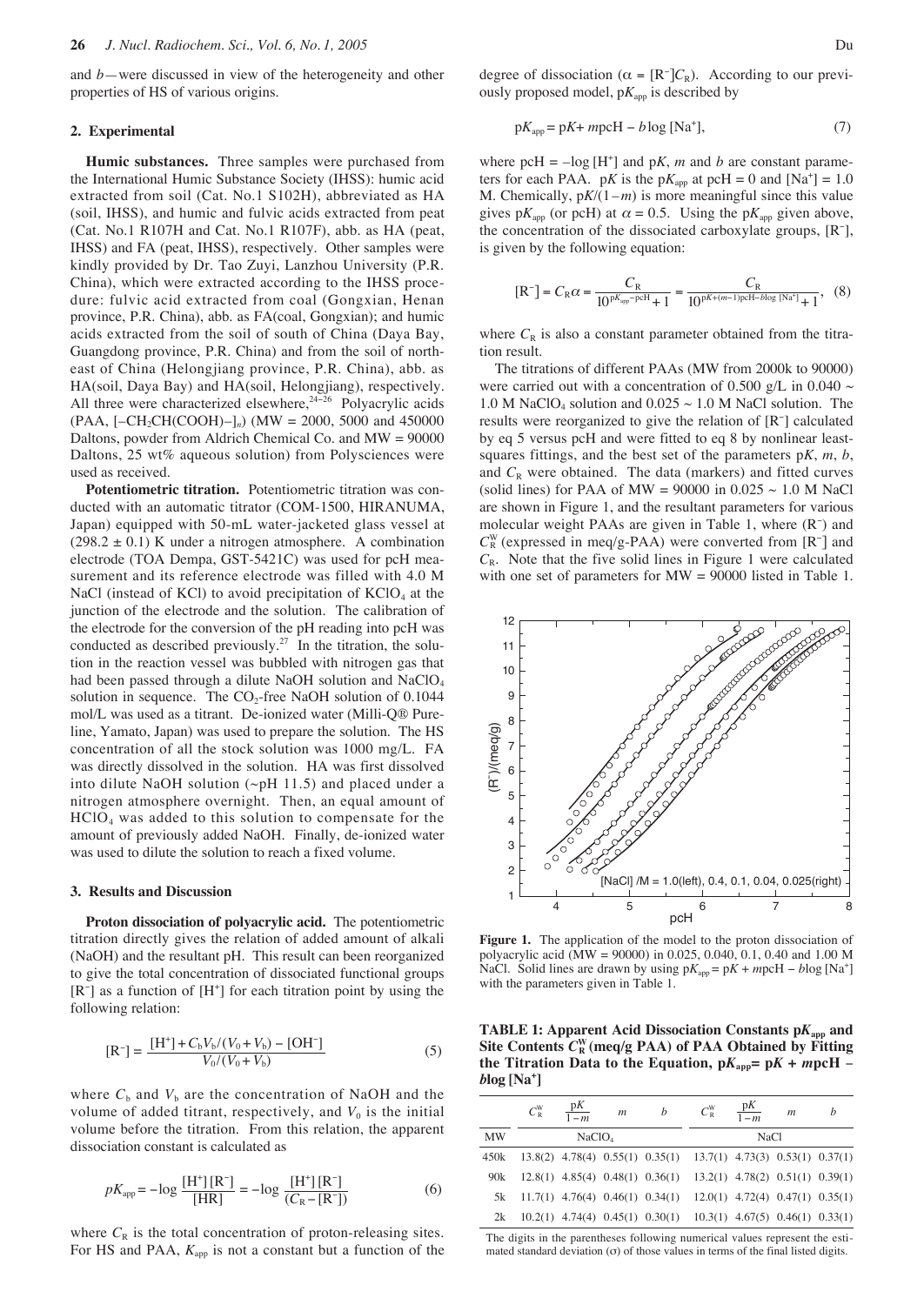Potentiometric Study on the Proton Binding of Humic Substances *J. Nucl. Radiochem. Sci., Vol. 6, No. 1, 2005* **27**

No significant differences in the fitted parameters were observed between NaClO<sub>4</sub> and NaCl solution, and the model curves fit the data fairly well. This suggests that, in spite of its homogeneous structure, the energy of deprotonation of the carboxylic functional group smoothly changes with the degree of dissociation due to its polyelectrolyte nature; in other words, the dissociation of the proton from a certain –COOH is affected by the deprotonated or protonated conditions of its neighboring carboxylate groups. Obtained values of  $pK/(1-m)$  are only slightly larger than those of monomeric acids (CH<sub>3</sub>COOH:  $4.60 \pm 0.01$ , C<sub>2</sub>H<sub>5</sub>COOH:  $4.73 \pm 0.01$ , C<sub>3</sub>H<sub>7</sub>COOH:  $4.68 \pm 0.01$ 0.012 at  $I = 1.0$  M NaClO<sub>4</sub>),<sup>28</sup> indicating that the value of 4.7  $\sim$ 4.8 corresponds to the dissociation constant of isolated –COOH in  $C_nH_{2n+1}COOH$  for a high *n* at  $I = 1.0$  M. Table 1 also shows that *m* and *b* slightly increase with the molecular weight of PAA. This is probably due to the increased interaction of the functional groups in larger molecular weight polymers. Figure 1 shows that the dependences of the experimental data on log [Na<sup>+</sup>] are smaller than the curves predicted by the model at low degrees of dissociation and are larger at high degrees of dissociation. This is reasonable because the formation of the double layer depends on the charge density of the macromolecule, and the model does not take into account this effect.

**Proton dissociation of HS.** The titrations of various HS were carried out in the same manner as those for PAA. In Figure 2, the results for the titration of various HS in 0.1 M NaClO4 are shown in the form of (R<sup>−</sup> ) as a function of pcH. Each of the curves showed a dependence on  $NaClO<sub>4</sub>$  concentration. All the titration results obtained for various concentrations of NaClO<sub>4</sub> were reorganized in the form of  $(R^-)$  as a function of pcH and analyzed. In the case of HS, two groups of p*K*app were assumed, each of which follows eq 7. Two groups of  $pK_{app}$  were assumed because two kinds of functional groups (carboxylic and phenolic groups) are considered to be contained in HS, and their dissociation properties are affected both by the polyelectrolyte nature and the heterogeneous distribution of the functional groups. The parameter *b* is taken as common to two acidic groups since this parameter is related to the charge and charge density of the macromolecule and not dependent on the kind of functional group. Thus, the concentration of the dissociated functional (carboxylate and phenolate) groups, [R<sup>−</sup> ], is given by the following equation:





**Figure 2.** Plots of dissociated HS (meq/g HS) vs. pcH in 0.10 M NaClO<sub>4</sub> solution for FA(coal, Gongxian)( $\Delta$ ); FA(peat, IHSS)( $\odot$ ); HA(peat, IHSS)(●); HA(soil, Helongjiang)(□); HA(soil, IHSS)(■) and HA(soil, Daya Bay)(◇).

To check the effect of the concentration of HS on the dissociation property of HS, titrations of 0.200, 0.500 and 1.00 g/L solutions of FA(coal, Gongxian) were carried out in  $0.050 \sim 1.0$ M NaClO4 solution. Although the titrations were conducted to the final pcH of 11.2, the data below pcH 10.5 were taken for the analyses since the data obtained at high pcH contain large experimental uncertainties. Only the obtained parameters are given in Table 2; as shown, there are no significant differences in the results. Thus, the titrations of all HS samples were carried out using 0.500 g/L of HS in 0.050  $\sim$ 1.0 M NaClO<sub>4</sub> solution. The results of the nonlinear fittings are given in Figure 3 and

**TABLE 2: Apparent Acid Dissociation Constants p***K***app and** Site Contents  $\boldsymbol{C}^\mathrm{W}_{\,\mathrm{R}}$  (meq/g HS) of HS Obtained by Fitting the **Titration Data to the Equation,**  $pK_{app} = pK + mpcH - blog [Na^+]$ 

|                                | $C_{\rm R,1}^{\rm W}$ | $\frac{\mathrm{p}K_1}{1-m_1}$ | m <sub>1</sub>                | $\boldsymbol{b}$ | $C_{R,2}^W$ | $\frac{pK_2}{1-m_2}$ | m <sub>2</sub>     |
|--------------------------------|-----------------------|-------------------------------|-------------------------------|------------------|-------------|----------------------|--------------------|
| FA(coal, Gongxian)             |                       |                               |                               |                  |             |                      |                    |
| $0.250$ g/L                    | 7.1(1)                |                               | $3.34(1)$ $0.70(1)$           | 0.15(1)          | 1.5(1)      | 10.3(1)              | 0.13(1)            |
| $1.000$ g/L                    | 7.1(1)                | 3.07(1)                       | 0.70(1)                       | 0.20(1)          | 0.8(1)      | 9.8(1)               | 0.06(1)            |
| FA(coal, Gongxian)             | 7.0(1)                |                               | $3.16(1)$ $0.70(1)$           | 0.17(1)          | 0.6(1)      |                      | $9.89(7) -0.06(1)$ |
| FA(peat, IHSS)                 | 5.1(1)                |                               | $3.63(2)$ $0.66(1)$           | 0.11(1)          | 1.2(1)      | 9.2(6)               | 0.34(6)            |
| HA(peat, IHSS)                 | 4.4(1)                |                               | $3.51(2)$ $0.67(1)$ $0.15(1)$ |                  | 3.5(2)      | 10.4(1)              | 0.68(1)            |
| $HA(soil, Helongjiang)$ 4.5(1) |                       | 3.68(2)                       | $0.60(1)$ $0.29(1)$           |                  | 1.3(1)      | 8.76(1)              | 0.50(2)            |
| HA(soil, IHSS)                 | 4.2(1)                | 3.81(1)                       | 0.64(1)                       | 0.22(0)          | 1.2(1)      | 9.17(1)              | 0.42(0)            |
| HA(soil, Daya Bay)             | 3.4(1)                | 4.02(5)                       | 0.54(2)                       | 0.23(2)          | 1.4(1)      | 8.8(4)               | 0.55(5)            |

For HS, two groups of  $pK_{app}$  are assumed (obtained for 0.500 g/L HS in NaClO4 unless otherwise denoted).

The digits in the parentheses following numerical values represent the estimated standard deviation  $(\sigma)$  of those values in terms of the final listed digits.



**Figure 3.** Plots of dissociated HS (meq/g HS) vs. pcH: 0.050 (■);  $0.10(\square)$ ;  $0.40(\bullet)$  and  $1.00(\square)$  for [NaClO<sub>4</sub>]/M; markers are calculated by eq 5 and solid lines are calculated by eq 8 using the parameters given in Table 2. All the HS concentrations used were 0.500 g/L.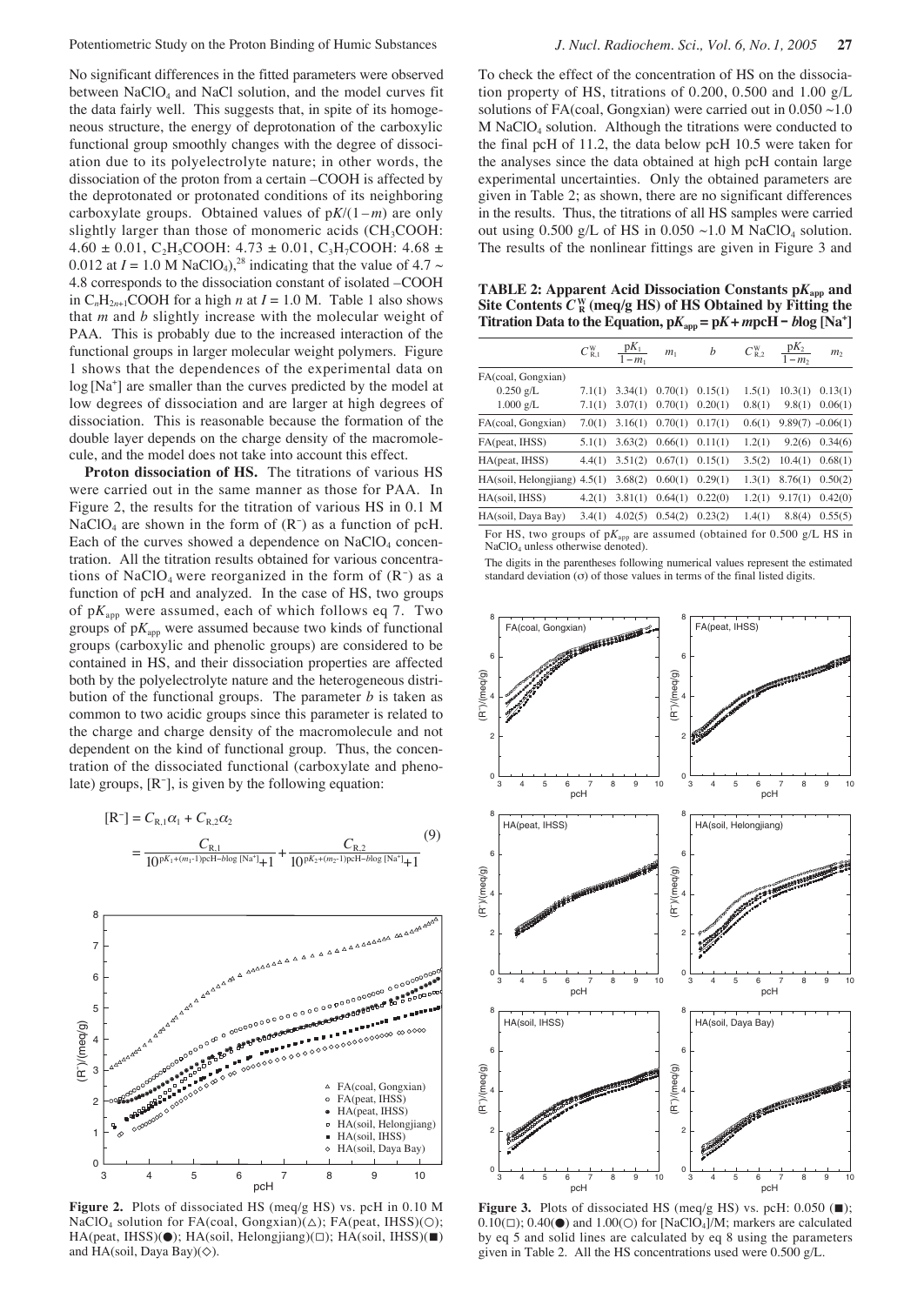

**Figure 4.** Plots of the fitted heterogeneity parameters  $m_1$  and the mean dissociation constants  $pK_1/(1-m_1)$  against the estimated carboxyl contents of HS.

the obtained parameters are listed in Table 2. The results of the fitting shown in Figure 3 indicate that the model equation can be successfully used to reproduce the titration results of various HS samples. The fitted parameters in Table 2 indicate that the amount of total carboxylic groups  $C_{\text{R},1}^{\text{W}}$  decreases in the order of 7.2 meq/g for FA (coal)  $> 5.1$  meq/g for FA (peat)  $>$ 4.4 meq/g for HA (peat)  $> 3.4 \sim 4.5$  meq/g for HA (soil), and that the value of  $pK_1/(1-m_1)$ , which corresponds to  $pK_{1,\text{app}}$  at  $\alpha$ (degree of dissociation) = 0.5, increases in the order of  $3.1 \sim 3.3$ for FA (coal) < 3.5 for HA (peat)  $\approx$  3.6 for FA (peat) < 3.7  $\sim$  4.0 for HA (soil). The larger  $C_{\text{R},1}^{\text{W}}$  for FA than for HA is considered to be due to the fractionation procedure, which separates FA from HA by solubility in acidic solution. The values of  $pK_1/(1-m_1)$  are smaller than those of PAA and isolated –COOH. This clearly indicates that –COOH groups are heterogeneously distributed in the HS macromolecule; that is, there should be some pairs with shorter distances to give smaller dissociation constants, or there should be some –COOH groups which are strongly affected by the neighboring atoms or structures such as aromatic rings. The value of  $m_1$  is considered to reflect the heterogeneity of HS since  $m$  gives the change of  $pK_{app}$  for the unit change of pcH; i.e.,  $m = \partial pK_{app}/\partial p cH$ . As compared with PAA, the larger values of  $m_1$  for HS probably result from the heterogeneous distribution of –COOH. Roughly,  $m_1$  is larger for FA than for HA and larger for HA from peat than for HA from soil. It is interesting to note that it seems that the heterogeneity parameters  $m_1$  and the mean dissociation constant  $pK_1/(1-m_1)$  are more or less linearly related to the estimated carboxyl contents  $C_{R,1}$  of HS as shown in Figure 3; which in turn indicates that the distribution of –COOH is more heterogeneous for the HS containing a larger amount of acidic functional groups. This can be explained by the fact that, when fulvic acids and humic acids are fractionated, fulvic acids are the fraction that is soluble in acids and bases, and humic acids are the fraction that is soluble in bases but insoluble in acid. Therefore, the humic substances containing a larger number of acidic groups and more-acidic groups are fractioned into a fulvic fraction. Thus, the fraction containing a larger amount of functional groups usually contains a larger amount of moreacidic groups. The parameter *b* gives the change of  $pK_{app}$  for the unit change of  $log [Na^+]$ ,  $b = -\partial pK_{app}/\partial log [Na^+]$ . The fitted values for HS are smaller than that for PAA probably due to the larger  $C_R^W$  for PAA than HS. However, for HS, the

values of *b* are larger for HA than for FA in spite of the fact that HAs have smaller  $C_{\text{R},1}^{\text{W}}$  values. This is because HAs contain larger amounts of large-molecular-weight components, and the structure of the double layer around the macromolecule is determined not only by the amount of charged sites per unit weight of HS but also by its molecular weight and molecular conformation. As for the phenol groups in HS, the  $C_{\text{R},2}^{\text{W}}$  values are usually small except in the case of HA(peat, IHSS). The values of  $pK_2/(1-m_2)$  are close to the p*K* of phenol (9.82  $\pm$  $0.02^*$  at  $I = 1.0$  M).<sup>28</sup> However, as shown in the results on FA(coal, Gongxian), the experimental uncertainties are fairly large and make further discussion difficult.

#### **4. Conclusions**

Equation 1 proposed for the cation-humate interaction constant was successfully applied to the proton dissociation of various humic substances in the form of eq 8. With the parameters listed in Table 2, the dissociated amount of functional groups can be well reproduced as a function of pcH and log [Na<sup>+</sup>]. Obtained parameter values of  $C^W_R$  reflect the fractionation procedure for fulvic and humic acids. The values of  $pK/(1-m)$  indicate that there should be heterogeneous distribution of the functional groups in the humic macromolecule. The obtained values of *b* are considered to be determined by the molecular weights and the molecular conformations of the humic substances.

**Acknowledgment.** The present work was supported by a research grant from the Japanese Society for the Promotion of Science.

### **References**

- (1) F. J. Stevenson, *Humus Chemistry-Genesis, Composition, Reactions*, 2nd edition, John Wiley, INC., New York 1994.
- (2)E. Tipping, *Cation binding by humic substances*, Cambridge University Press, Cambridge 2002.
- (3) J. Buffle, *Complexation Reactions in Aquatic Systems: An Analytical Approach*, Ellis Harwood, New York 1990.
- (4) G. R. Choppin, Radiochim. Acta **44/45**, 23 (1988).
- (5) G. R. Choppin, Radiochim. Acta **58/59**, 113 (1992).
- (6)W. Hummel, *Modelling in Aquatic Chemistry*, eds. I. Grenthe and I. Puigdomenech, OECD Publications, Paris (1997), p. 153.
- (7) J. H. Ephraim and B. Allard, *Modelling in Aquatic Chemistry*, eds. I. Grenthe and I. Puigdomenech, OECD Publications, Paris (1997), p. 207.
- (8) E. Tipping, Aquat. Geochem. **4**, 3 (1998).
- (9)C. J. Milne, D. G. Kinniburgh, and E. Tipping, Environ. Sci. Technol. **35**, 2049 (2001).
- (10)M. F. Benedetti, W. H. van Riemsdijk, and L. K. Koopal, Environ. Sci. Technol. **30**, 1805 (1996).
- (11)M. F. Benedetti, C. J. Milne, D. G. Kinniburgh, W. H. van Riemsdijk, and L. K. Koopal, Environ. Sci. Technol. **29**, 446 (1995).
- (12)C. J. Milne, D. G. Kinniburgh, J. C. M. de Wit, W. H. Van Riemsdijk, and L. K. Koopal, Geochim. Coschim. Acta **59**, 1101 (1995).
- (13)L. K. Koopal, W. H. van Riemsdijk, J. C. M. de Wit, and M. F. Benedetti, J. Colloid Interface Sci. **166**, 51 (1994).
- (14)M. M. Nederlof, J. C. M. de Wit, W. H. van Riemsdijk, and L. K. Koopal, Environ. Sci. Technol. **27**, 846 (1993).
- (15)J .C. M. de Wit, W. H. van Riemsdijk, and L. K. Koopal, Environ. Sci. Technol. **27**, 2015 (1993).
- (16)J .C. M. de Wit, W. H. van Riemsdijk, and L. K. Koopal, Environ. Sci. Technol. **27**, 2005 (1993).
- (17)J. D. Ritchie and E. M. Perdue, Geochim. Cosmochim. Acta **67**, 85 (2003).
- (18)E. M. Perdue, J. H. Reuter, and R. S. Parrish, Geochim.